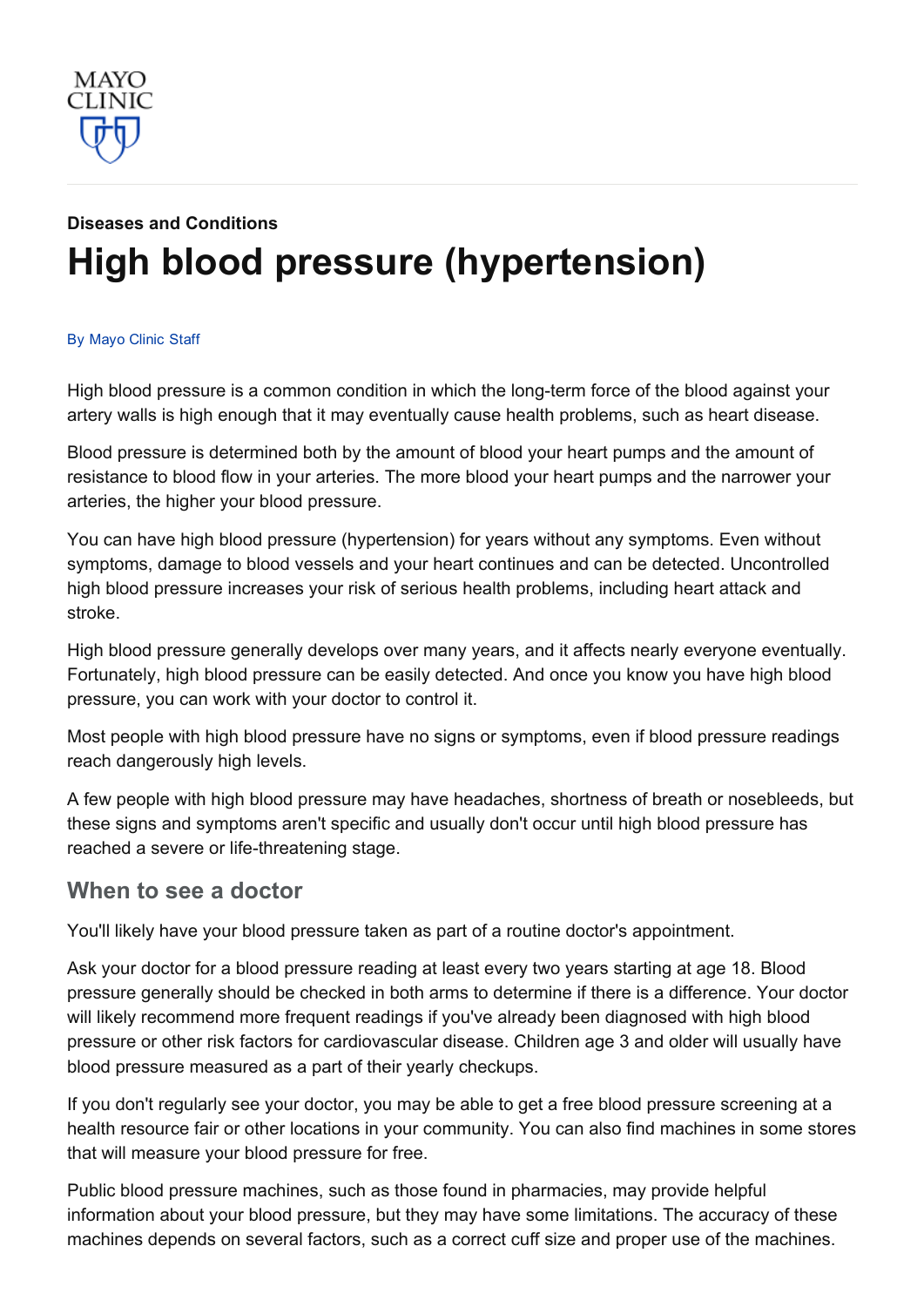Ask your doctor for advice on using public blood pressure machines.

There are two types of high blood pressure.

#### Primary (essential) hypertension

For most adults, there's no identifiable cause of high blood pressure. This type of high blood pressure, called primary (essential) hypertension, tends to develop gradually over many years.

#### Secondary hypertension

Some people have high blood pressure caused by an underlying condition. This type of high blood pressure, called secondary hypertension, tends to appear suddenly and cause higher blood pressure than does primary hypertension. Various conditions and medications can lead to secondary hypertension, including:

- Obstructive sleep apnea
- Kidney problems
- Adrenal gland tumors
- Thyroid problems
- Certain defects in blood vessels you're born with (congenital)
- Certain medications, such as birth control pills, cold remedies, decongestants, over-the-counter pain relievers and some prescription drugs
- Illegal drugs, such as cocaine and amphetamines
- Alcohol abuse or chronic alcohol use

High blood pressure has many risk factors, including:

- Age. The risk of high blood pressure increases as you age. Through early middle age, or about age 45, high blood pressure is more common in men. Women are more likely to develop high blood pressure after age 65.
- Race. High blood pressure is particularly common among blacks, often developing at an earlier age than it does in whites. Serious complications, such as stroke, heart attack and kidney failure, also are more common in blacks.
- Family history. High blood pressure tends to run in families.
- Being overweight or obese. The more you weigh the more blood you need to supply oxygen and nutrients to your tissues. As the volume of blood circulated through your blood vessels increases, so does the pressure on your artery walls.
- Not being physically active. People who are inactive tend to have higher heart rates. The higher your heart rate, the harder your heart must work with each contraction and the stronger the force on your arteries. Lack of physical activity also increases the risk of being overweight.
- Using tobacco. Not only does smoking or chewing tobacco immediately raise your blood pressure temporarily, but the chemicals in tobacco can damage the lining of your artery walls. This can cause your arteries to narrow, increasing your blood pressure. Secondhand smoke also can increase your blood pressure.
- Too much salt (sodium) in your diet. Too much sodium in your diet can cause your body to retain fluid, which increases blood pressure.
- Too little potassium in your diet. Potassium helps balance the amount of sodium in your cells. If you don't get enough potassium in your diet or retain enough potassium, you may accumulate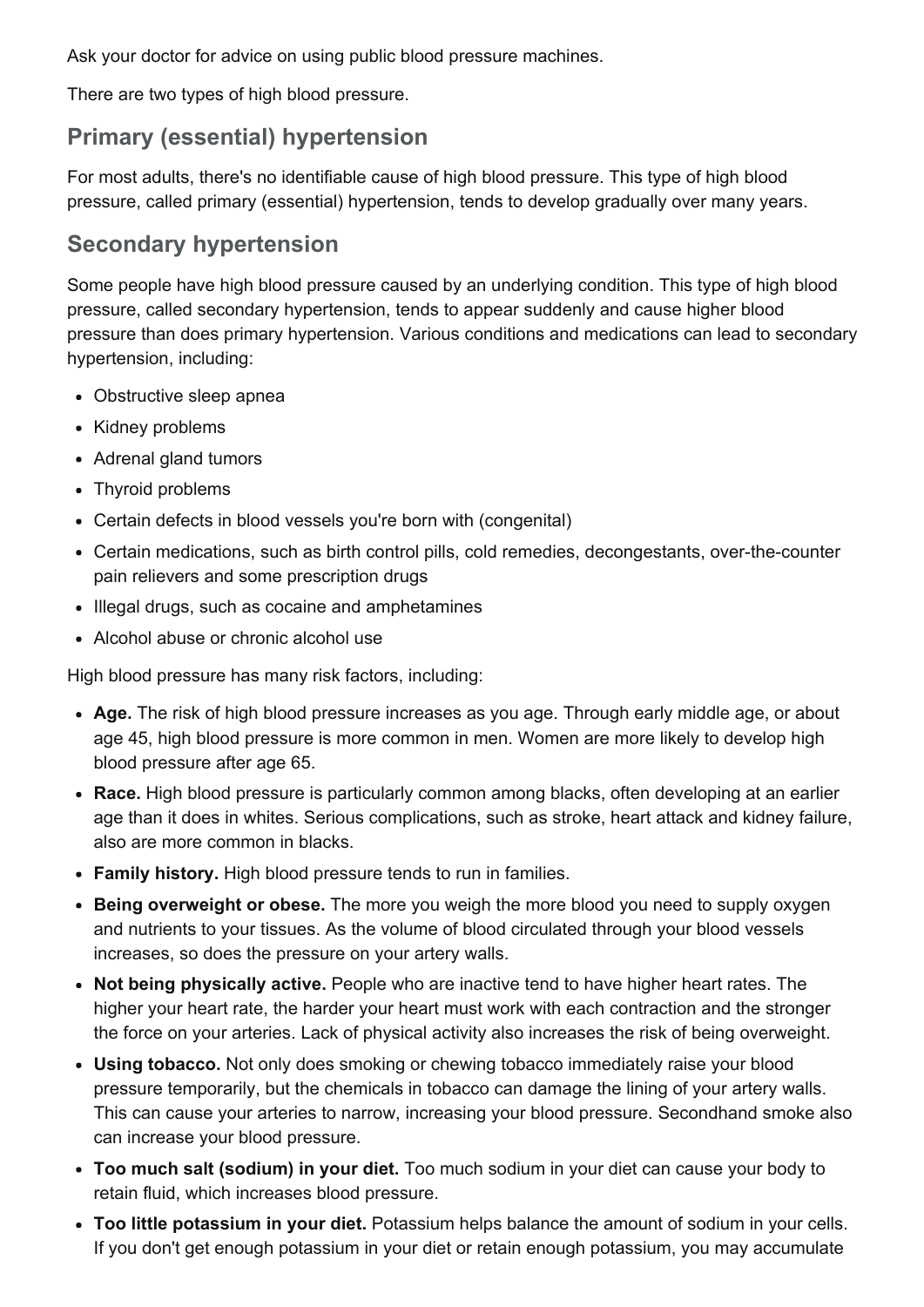too much sodium in your blood.

- Too little vitamin D in your diet. It's uncertain if having too little vitamin D in your diet can lead to high blood pressure. Vitamin D may affect an enzyme produced by your kidneys that affects your blood pressure.
- Drinking too much alcohol. Over time, heavy drinking can damage your heart. Having more than two drinks a day for men and more than one drink a day for women may affect your blood pressure.

If you drink alcohol, do so in moderation. For healthy adults, that means up to one drink a day for women of all ages and men older than age 65, and up to two drinks a day for men age 65 and younger. One drink equals 12 ounces of beer, 5 ounces of wine or 1.5 ounces of 80-proof liquor.

- Stress. High levels of stress can lead to a temporary increase in blood pressure. If you try to relax by eating more, using tobacco or drinking alcohol, you may only increase problems with high blood pressure.
- Certain chronic conditions. Certain chronic conditions also may increase your risk of high blood pressure, such as kidney disease, diabetes and sleep apnea.

Sometimes pregnancy contributes to high blood pressure, as well.

Although high blood pressure is most common in adults, children may be at risk, too. For some children, high blood pressure is caused by problems with the kidneys or heart. But for a growing number of kids, poor lifestyle habits, such as an unhealthy diet, obesity and lack of exercise, contribute to high blood pressure.

The excessive pressure on your artery walls caused by high blood pressure can damage your blood vessels, as well as organs in your body. The higher your blood pressure and the longer it goes uncontrolled, the greater the damage.

Uncontrolled high blood pressure can lead to:

- Heart attack or stroke. High blood pressure can cause hardening and thickening of the arteries (atherosclerosis), which can lead to a heart attack, stroke or other complications.
- Aneurysm. Increased blood pressure can cause your blood vessels to weaken and bulge, forming an aneurysm. If an aneurysm ruptures, it can be life-threatening.
- Heart failure. To pump blood against the higher pressure in your vessels, your heart muscle thickens. Eventually, the thickened muscle may have a hard time pumping enough blood to meet your body's needs, which can lead to heart failure.
- Weakened and narrowed blood vessels in your kidneys. This can prevent these organs from functioning normally.
- Thickened, narrowed or torn blood vessels in the eyes. This can result in vision loss.
- Metabolic syndrome. This syndrome is a cluster of disorders of your body's metabolism, including increased waist circumference; high triglycerides; low high-density lipoprotein (HDL) cholesterol, the "good" cholesterol; high blood pressure; and high insulin levels. These conditions make you more likely to develop diabetes, heart disease and stroke.
- Trouble with memory or understanding. Uncontrolled high blood pressure may also affect your ability to think, remember and learn. Trouble with memory or understanding concepts is more common in people with high blood pressure.

If you think you may have high blood pressure, make an appointment with your family doctor or health care provider to have your blood pressure checked.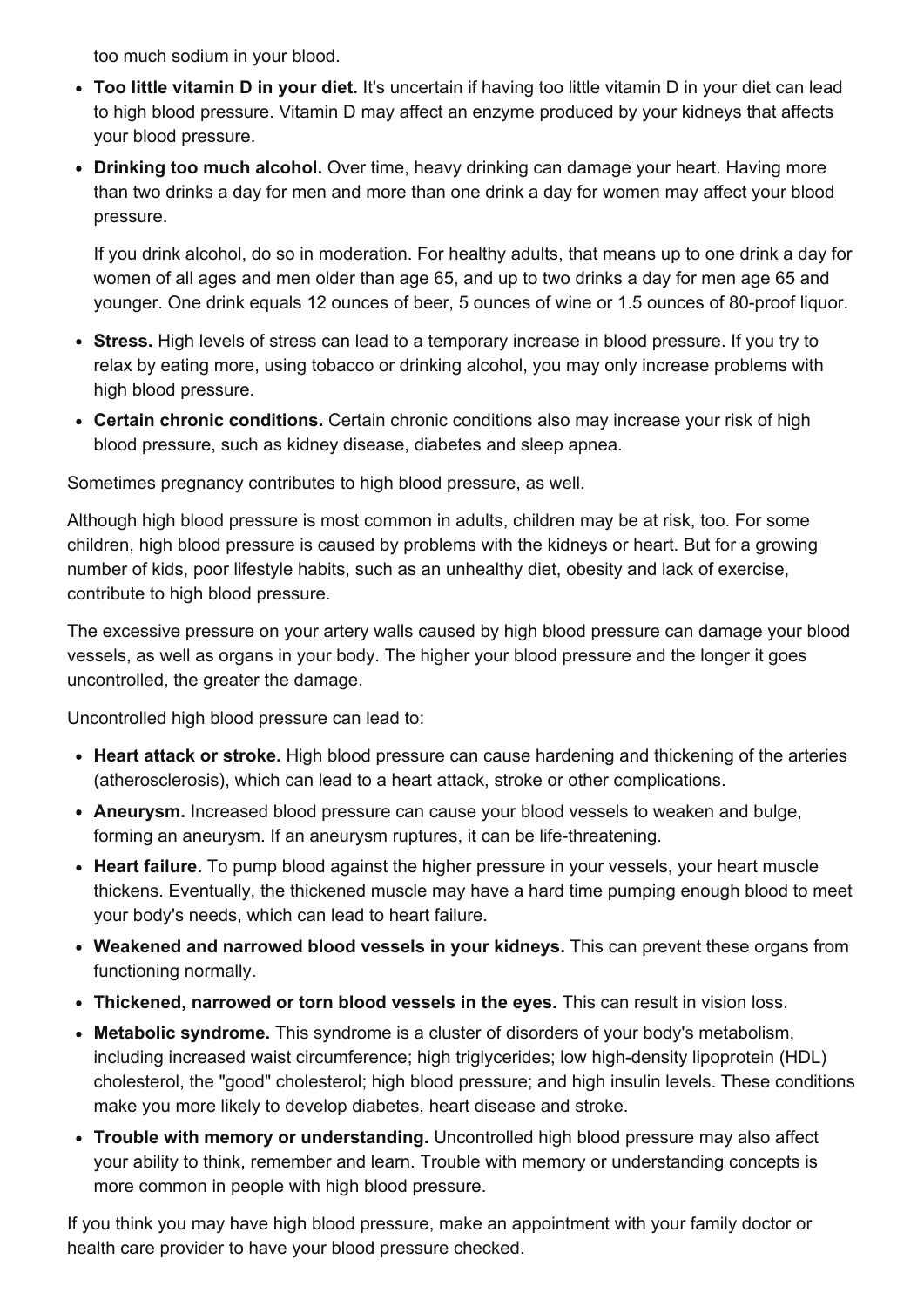No special preparations are necessary to have your blood pressure checked. You might want to wear a short-sleeved shirt to your appointment so that the blood pressure cuff can fit around your arm properly. You might want to avoid caffeinated food and drinks right before your test. You may want to use the toilet before having your blood pressure measured.

Because some medications, such as over-the-counter cold medicines, pain medications, antidepressants, birth control pills and others, can raise your blood pressure, it might be a good idea to bring a list of medications and supplements you take to your doctor's appointment. Don't stop taking any prescription medications that you think may affect your blood pressure without your doctor's advice.

Because appointments can be brief, and because there's often a lot to discuss, it's a good idea to be prepared for your appointment. Here's some information to help you get ready for your appointment, and what to expect from your doctor.

#### What you can do

- Write down any symptoms you're experiencing. High blood pressure seldom has symptoms, but it's a risk factor for heart disease. Letting your doctor know if you have symptoms like chest pains or shortness of breath can help your doctor decide how aggressively your high blood pressure needs to be treated.
- Write down key personal information, including a family history of high blood pressure, high cholesterol, heart disease, stroke or diabetes, and any major stresses or recent life changes.
- Make a list of all medications, vitamins or supplements that you're taking.
- Take a family member or friend along, if possible. Sometimes it can be difficult to remember all the information provided to you during an appointment. Someone who accompanies you may remember something that you missed or forgot.
- Be prepared to discuss your diet and exercise habits. If you don't already follow a diet or exercise routine, be ready to talk to your doctor about any challenges you might face in getting started.
- Write down questions to ask your doctor.

Your time with your doctor is limited, so preparing a list of questions will help you make the most of your time together. List your questions from most important to least important in case time runs out. For high blood pressure, some basic questions to ask your doctor include:

- What kinds of tests will I need?
- Do I need any medications?
- What foods should I eat or avoid?
- What's an appropriate level of physical activity?
- How often do I need to schedule appointments to check my blood pressure?
- Should I monitor my blood pressure at home?
- What are the alternatives to the primary approach that you're suggesting?
- I have other health conditions. How can I best manage them together?
- Are there any restrictions that I need to follow?
- Should I see a specialist?
- Is there a generic alternative to the medicine you're prescribing for me?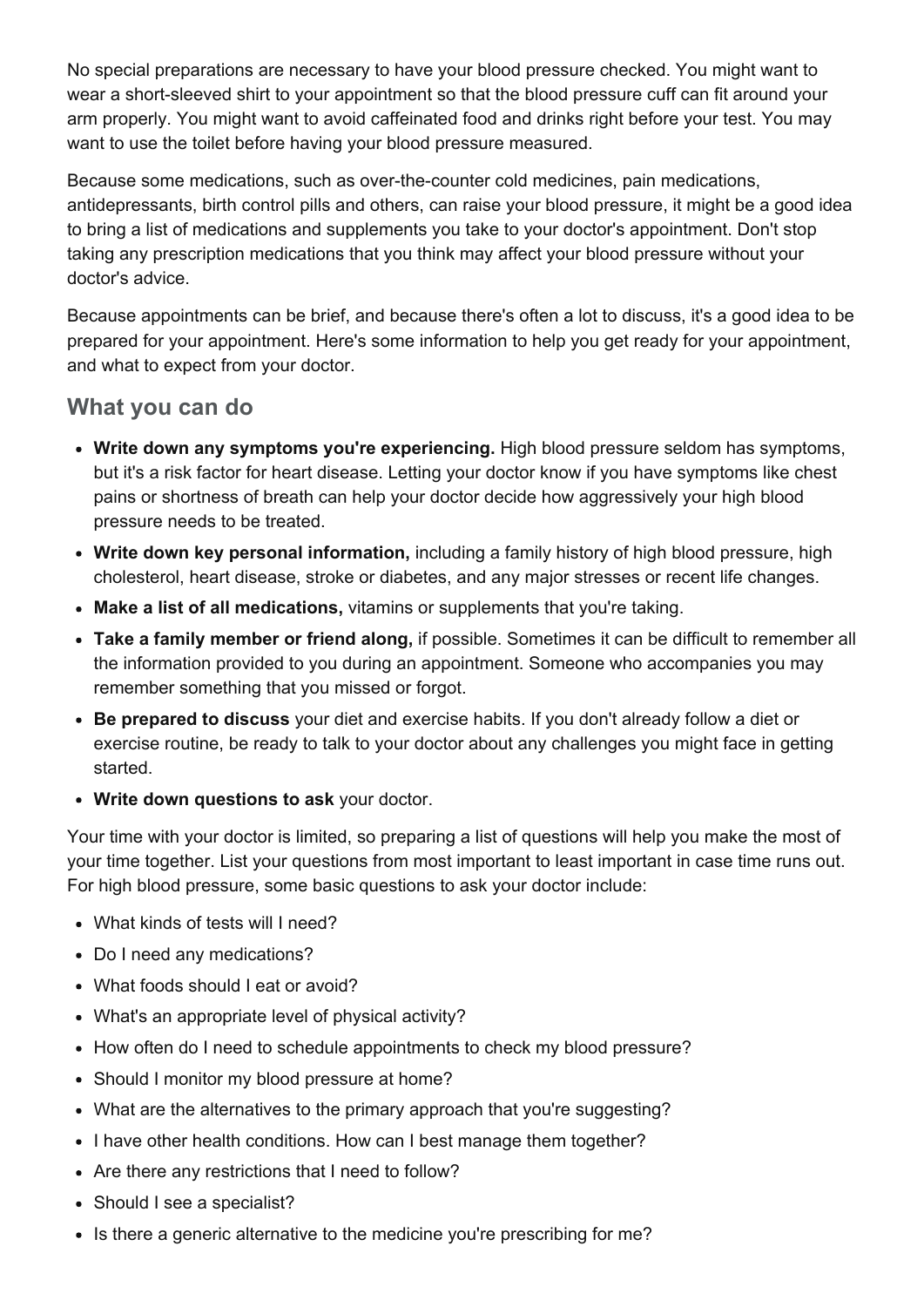- Are there any brochures or other printed material that I can take home with me?
- What websites do you recommend visiting?

In addition to the questions that you've prepared to ask your doctor, don't hesitate to ask questions during your appointment at any time that you don't understand something.

#### What to expect from your doctor

Your doctor is likely to ask you a number of questions. Being ready to answer them may reserve time to go over any points you want to spend more time on. Your doctor may ask:

- Do you have a family history of high cholesterol, high blood pressure or heart disease?
- What are your diet and exercise habits like?
- Do you drink alcohol? How many drinks do you have in a week?
- Do you smoke?
- When did you last have your blood pressure checked? What was your blood pressure measurement then?

#### What you can do in the meantime

It's never too early to make healthy lifestyle changes, such as quitting smoking, eating healthy foods and becoming more physically active. These are primary lines of defense against high blood pressure and its complications, including heart attack and stroke.

To measure your blood pressure, your doctor or a specialist will usually place an inflatable arm cuff around your arm and measure your blood pressure using a pressure-measuring gauge.

A blood pressure reading, given in millimeters of mercury (mm Hg), has two numbers. The first, or upper, number measures the pressure in your arteries when your heart beats (systolic pressure). The second, or lower, number measures the pressure in your arteries between beats (diastolic pressure).

Blood pressure measurements fall into four general categories:

- Normal blood pressure. Your blood pressure is normal if it's below 120/80 mm Hg.
- Prehypertension. Prehypertension is a systolic pressure ranging from 120 to 139 mm Hg or a diastolic pressure ranging from 80 to 89 mm Hg. Prehypertension tends to get worse over time.
- Stage 1 hypertension. Stage 1 hypertension is a systolic pressure ranging from 140 to 159 mm Hg or a diastolic pressure ranging from 90 to 99 mm Hg.
- Stage 2 hypertension. More severe hypertension, stage 2 hypertension is a systolic pressure of 160 mm Hg or higher or a diastolic pressure of 100 mm Hg or higher.

Both numbers in a blood pressure reading are important. But after age 60, the systolic reading is even more significant. Isolated systolic hypertension is a condition in which the diastolic pressure is normal (less than 90 mm Hg) but systolic pressure is high (greater than 140 mm Hg). This is a common type of high blood pressure among people older than 60.

Your doctor will likely take two to three blood pressure readings each at three or more separate appointments before diagnosing you with high blood pressure. This is because blood pressure normally varies throughout the day, and sometimes specifically during visits to the doctor, a condition called white coat hypertension. Your blood pressure generally should be measured in both arms to determine if there is a difference. Your doctor may ask you to record your blood pressure at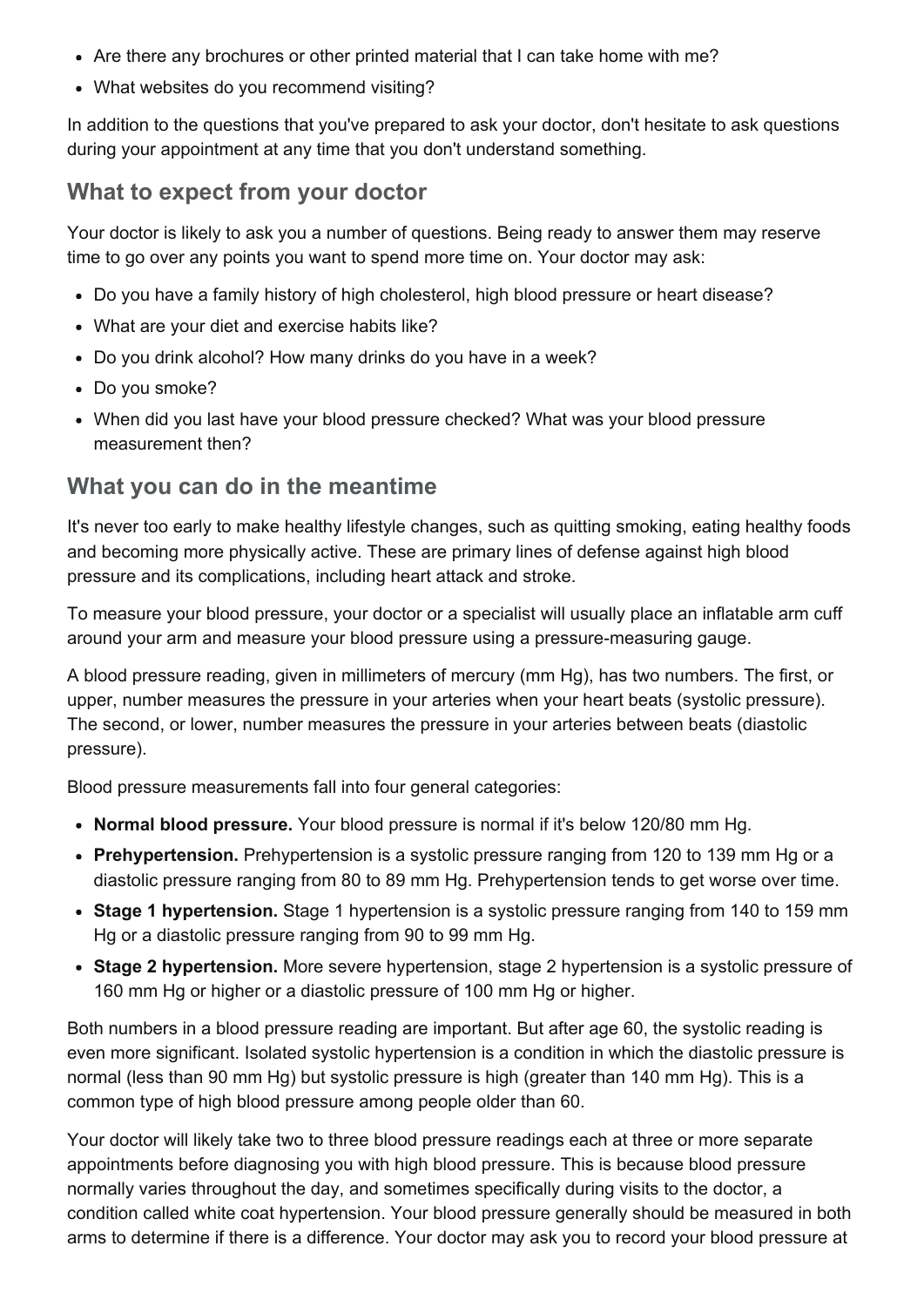home and at work to provide additional information.

Your doctor may suggest a 24-hour blood pressure monitoring test called ambulatory blood pressure monitoring. The device used for this test measures your blood pressure at regular intervals over a 24hour period and provides a more accurate picture of blood pressure changes over an average day and night. However, these devices aren't available in all medical centers, and they're rarely reimbursed.

If you have any type of high blood pressure, your doctor will review your medical history and conduct a physical examination.

Your doctor may also recommend routine tests, such as a urine test (urinalysis), blood tests, a cholesterol test and an electrocardiogram — a test that measures your heart's electrical activity. Your doctor may also recommend additional tests, such as an echocardiogram, to check for more signs of heart disease.

#### Taking your blood pressure at home

An important way to check if your blood pressure treatment is working, or to diagnose worsening high blood pressure, is to monitor your blood pressure at home. Home blood pressure monitors are widely available and inexpensive, and you don't need a prescription to buy one. Talk to your doctor about how to get started. Home blood pressure monitoring isn't a substitute for visits to your doctor, and home blood pressure monitors may have some limitations.

Changing your lifestyle can go a long way toward controlling high blood pressure. Your doctor may recommend you eat a healthy diet with less salt, exercise regularly, quit smoking and maintain a healthy weight. But sometimes lifestyle changes aren't enough.

In addition to diet and exercise, your doctor may recommend medication to lower your blood pressure.

Your blood pressure treatment goal depends on how healthy you are.

#### Blood pressure treatment goals\*

| Less<br>than150/90<br>mm Hg | If you're a healthy adult age 60 or older                                                                                 |
|-----------------------------|---------------------------------------------------------------------------------------------------------------------------|
| Less<br>than140/90<br>mm Hg | If you're a healthy adult younger than age 60                                                                             |
| Less<br>than140/90<br>mm Hg | If you have chronic kidney disease, diabetes or coronary artery disease or are<br>at high risk of coronary artery disease |

\*Although 120/80 mm Hg or lower is the ideal blood pressure goal, doctors are unsure if you need treatment (medications) to reach that level.

If you're age 60 or older, and use of medications produces lower systolic blood pressure (such as less than 140 mm Hg), your medications won't need to be changed unless they cause negative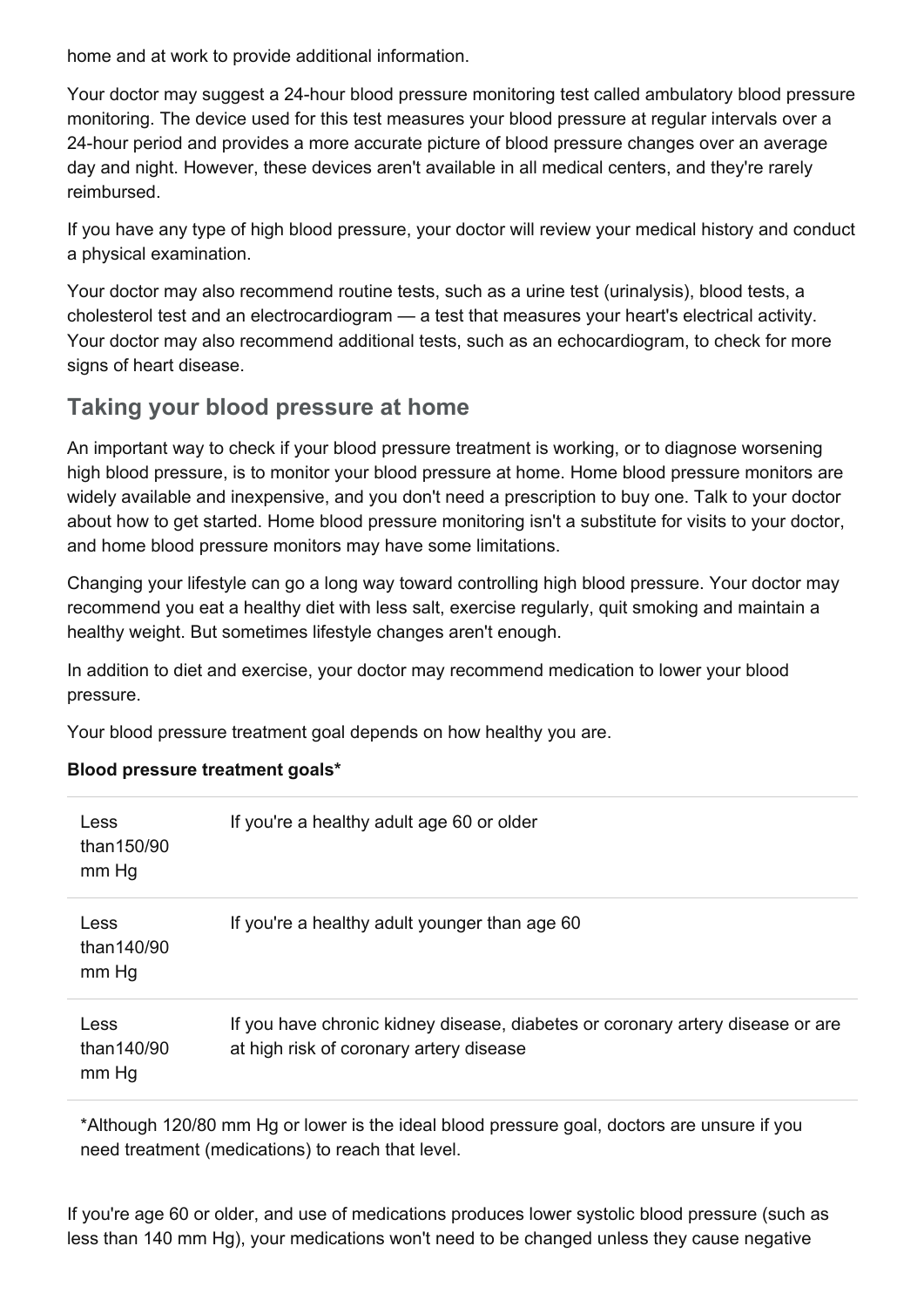effects to your health or quality of life.

Also, people older than 60 commonly have isolated systolic hypertension — when diastolic pressure is normal but systolic pressure is high.

The category of medication your doctor prescribes depends on your blood pressure measurements and your other medical problems.

#### Medications to treat high blood pressure

• Thiazide diuretics. Diuretics, sometimes called water pills, are medications that act on your kidneys to help your body eliminate sodium and water, reducing blood volume.

Thiazide diuretics are often the first, but not the only, choice in high blood pressure medications. Thiazide diuretics include hydrochlorothiazide (Microzide), chlorthalidone and others.

If you're not taking a diuretic and your blood pressure remains high, talk to your doctor about adding one or replacing a drug you currently take with a diuretic. Diuretics or calcium channel blockers may work better for blacks and older people than do angiotensin-converting enzyme (ACE) inhibitors alone. A common side effect of diuretics is increased urination.

• Beta blockers. These medications reduce the workload on your heart and open your blood vessels, causing your heart to beat slower and with less force. Beta blockers include acebutolol (Sectral), atenolol (Tenormin) and others.

When prescribed alone, beta blockers don't work as well, especially in older adults, but may be effective when combined with other blood pressure medications.

- Angiotensin-converting enzyme (ACE) inhibitors. These medications such as lisinopril (Zestril), benazepril (Lotensin), captopril (Capoten) and others — help relax blood vessels by blocking the formation of a natural chemical that narrows blood vessels. People with chronic kidney disease may benefit from having an ACE inhibitor as one of their medications.
- Angiotensin II receptor blockers (ARBs). These medications help relax blood vessels by blocking the action, not the formation, of a natural chemical that narrows blood vessels. ARBs include candesartan (Atacand), losartan (Cozaar) and others. People with chronic kidney disease may benefit from having an ARB as one of their medications.
- Calcium channel blockers. These medications including amlodipine (Norvasc), diltiazem (Cardizem, Tiazac, others) and others — help relax the muscles of your blood vessels. Some slow your heart rate. Calcium channel blockers may work better for older people and blacks than do ACE inhibitors alone.

Grapefruit juice interacts with some calcium channel blockers, increasing blood levels of the medication and putting you at higher risk of side effects. Talk to your doctor or pharmacist if you're concerned about interactions.

• Renin inhibitors. Aliskiren (Tekturna) slows down the production of renin, an enzyme produced by your kidneys that starts a chain of chemical steps that increases blood pressure.

Tekturna works by reducing the ability of renin to begin this process. Due to a risk of serious complications, including stroke, you shouldn't take aliskiren with ACE inhibitors or ARBs.

#### Additional medications sometimes used to treat high blood pressure

If you're having trouble reaching your blood pressure goal with combinations of the above medications, your doctor may prescribe: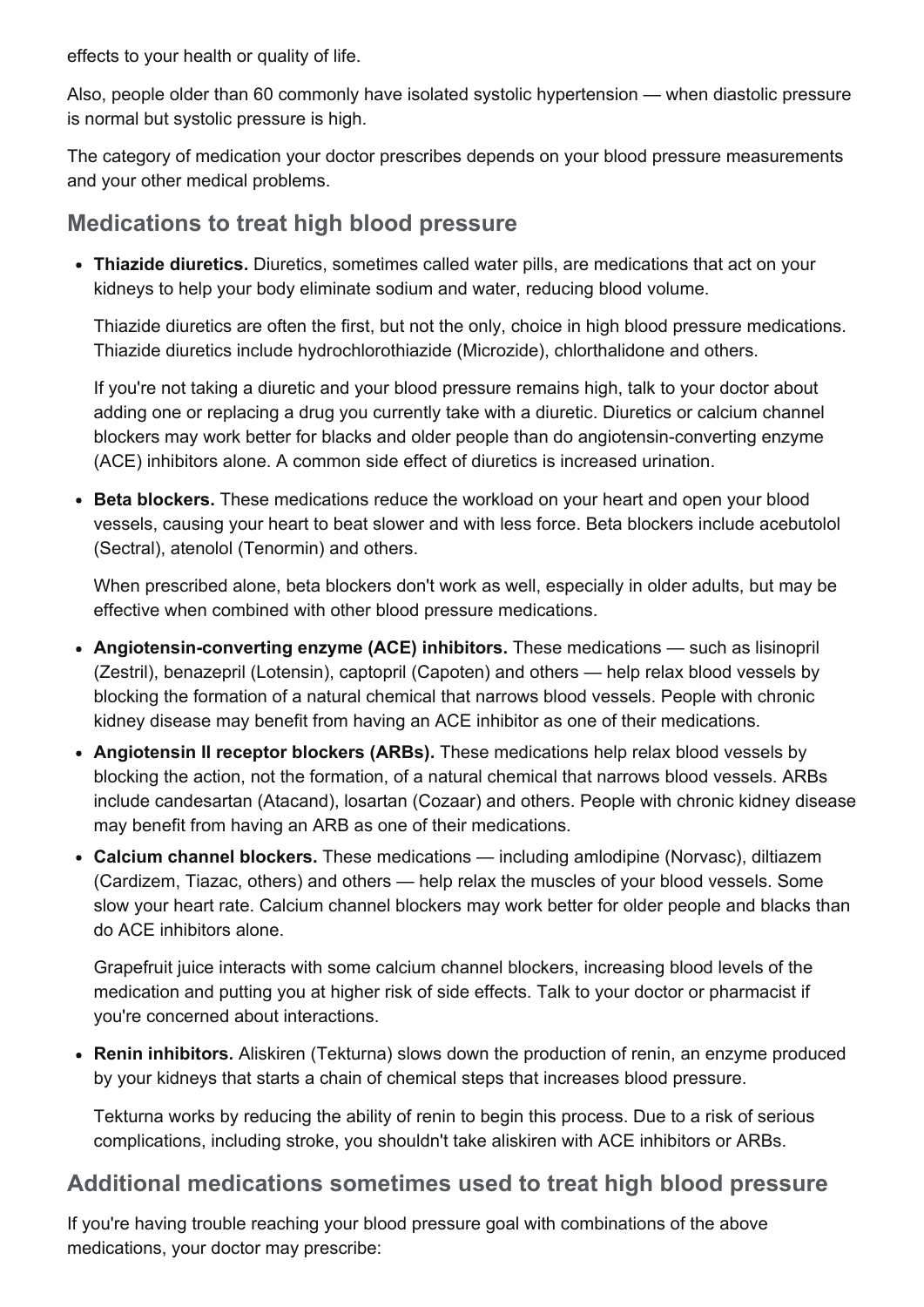- Alpha blockers. These medications reduce nerve impulses to blood vessels, reducing the effects of natural chemicals that narrow blood vessels. Alpha blockers include doxazosin (Cardura), prazosin (Minipress) and others.
- Alpha-beta blockers. In addition to reducing nerve impulses to blood vessels, alpha-beta blockers slow the heartbeat to reduce the amount of blood that must be pumped through the vessels. Alpha-beta blockers include carvedilol (Coreg) and labetalol (Trandate).
- Central-acting agents. These medications prevent your brain from signaling your nervous system to increase your heart rate and narrow your blood vessels. Examples include clonidine (Catapres, Kapvay), guanfacine (Intuniv, Tenex) and methyldopa.
- Vasodilators. These medications, including hydralazine and minoxidil, work directly on the muscles in the walls of your arteries, preventing the muscles from tightening and your arteries from narrowing.
- Aldosterone antagonists. Examples are spironolactone (Aldactone) and eplerenone (Inspra). These drugs block the effect of a natural chemical that can lead to salt and fluid retention, which can contribute to high blood pressure.

To reduce the number of daily medication doses you need, your doctor may prescribe a combination of low-dose medications rather than larger doses of one single drug. In fact, two or more blood pressure drugs often are more effective than one. Sometimes finding the most effective medication or combination of drugs is a matter of trial and error.

### Lifestyle changes to treat high blood pressure

No matter what medications your doctor prescribes to treat your high blood pressure, you'll need to make lifestyle changes to lower your blood pressure.

Your doctor may recommend several lifestyle changes, including:

- Eating a healthier diet with less salt (the Dietary Approaches to Stop Hypertension, or DASH, diet)
- Exercising regularly
- Quitting smoking
- Limiting the amount of alcohol you drink
- Maintaining a healthy weight or losing weight if you're overweight or obese

## Resistant hypertension: When your blood pressure is difficult to control

If your blood pressure remains stubbornly high despite taking at least three different types of high blood pressure drugs, one of which usually should be a diuretic, you may have resistant hypertension. People who have controlled high blood pressure but are taking four different types of medications at the same time to achieve that control also are considered to have resistant hypertension. The possibility of a secondary cause of the high blood pressure generally should be reconsidered.

Having resistant hypertension doesn't mean your blood pressure will never get lower. In fact, if you and your doctor can identify what's behind your persistently high blood pressure, there's a good chance you can meet your goal with the help of treatment that's more effective.

Your doctor or hypertension specialist can evaluate whether the medications and doses you're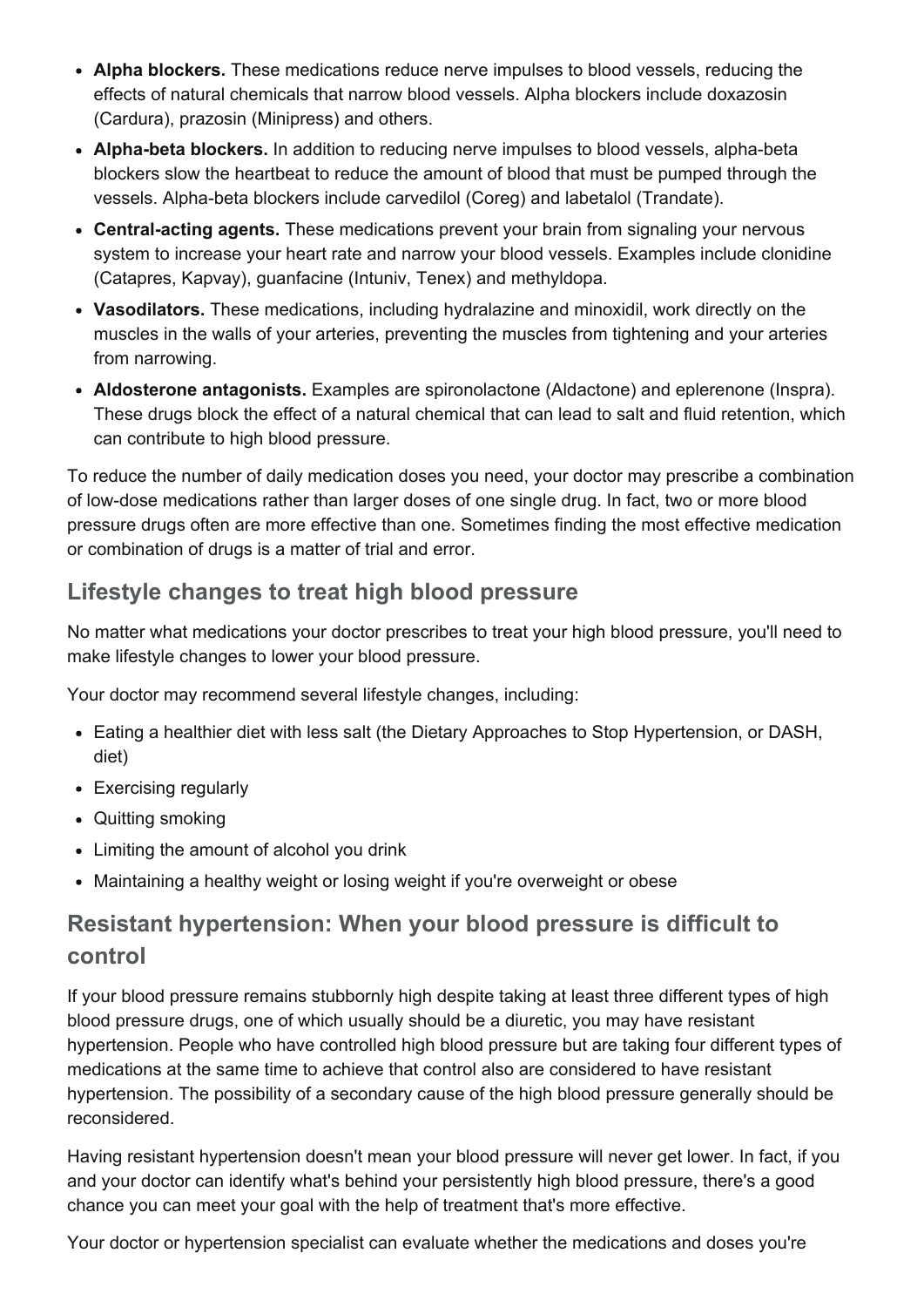taking for your high blood pressure are appropriate. You may have to fine-tune your medications to come up with the most effective combination and doses. Adding an aldosterone antagonist such as spironolactone (Aldactone) often leads to control of resistant hypertension. Some experimental therapies such as catheter-based radiofrequency ablation of renal sympathetic nerves (renal denervation) and electrical stimulation of carotid sinus baroreceptors are being studied.

In addition, you and your doctor can review medications you're taking for other conditions. Some medications, foods or supplements can worsen high blood pressure or prevent your high blood pressure medications from working effectively. Be open and honest with your doctor about all the medications or supplements you take.

If you don't take your high blood pressure medications exactly as directed, your blood pressure can pay the price. If you skip doses because you can't afford the medications, because you have side effects or because you simply forget to take your medications, talk to your doctor about solutions. Don't change your treatment without your doctor's guidance.

Lifestyle changes can help you control and prevent high blood pressure, even if you're taking blood pressure medication. Here's what you can do:

- Eat healthy foods. Eat a healthy diet. Try the Dietary Approaches to Stop Hypertension (DASH) diet, which emphasizes fruits, vegetables, whole grains, poultry, fish and low-fat dairy foods. Get plenty of potassium, which can help prevent and control high blood pressure. Eat less saturated fat and trans fat.
- Decrease the salt in your diet. A lower sodium level  $-$  1,500 milligrams (mg) a day  $-$  is appropriate for people 51 years of age or older, and individuals of any age who are black or who have hypertension, diabetes or chronic kidney disease.

Otherwise healthy people can aim for 2,300 mg a day or less. While you can reduce the amount of salt you eat by putting down the saltshaker, you generally should also pay attention to the amount of salt that's in the processed foods you eat, such as canned soups or frozen dinners.

- Maintain a healthy weight. Keeping a healthy weight, or losing weight if you're overweight or obese, can help you control your high blood pressure and lower your risk of related health problems. If you're overweight, losing even 5 pounds (2.3 kilograms) can lower your blood pressure.
- Increase physical activity. Regular physical activity can help lower your blood pressure, manage stress, reduce your risk of several health problems and keep your weight under control.

For most healthy adults, the Department of Health and Human Services recommends that you get at least 150 minutes a week of moderate aerobic activity or 75 minutes a week of vigorous aerobic activity, or a combination or moderate and vigorous activity. Aim to do musclestrengthening exercises at least two days a week.

- Limit alcohol. Even if you're healthy, alcohol can raise your blood pressure. If you choose to drink alcohol, do so in moderation. For healthy adults, that means up to one drink a day for women of all ages and men older than age 65, and up to two drinks a day for men age 65 and younger. One drink equals 12 ounces of beer, 5 ounces of wine or 1.5 ounces of 80-proof liquor.
- Don't smoke. Tobacco injures blood vessel walls and speeds up the process of hardening of the arteries. If you smoke, ask your doctor to help you quit.
- Manage stress. Reduce stress as much as possible. Practice healthy coping techniques, such as muscle relaxation, deep breathing or meditation. Getting regular physical activity and plenty of sleep can help, too.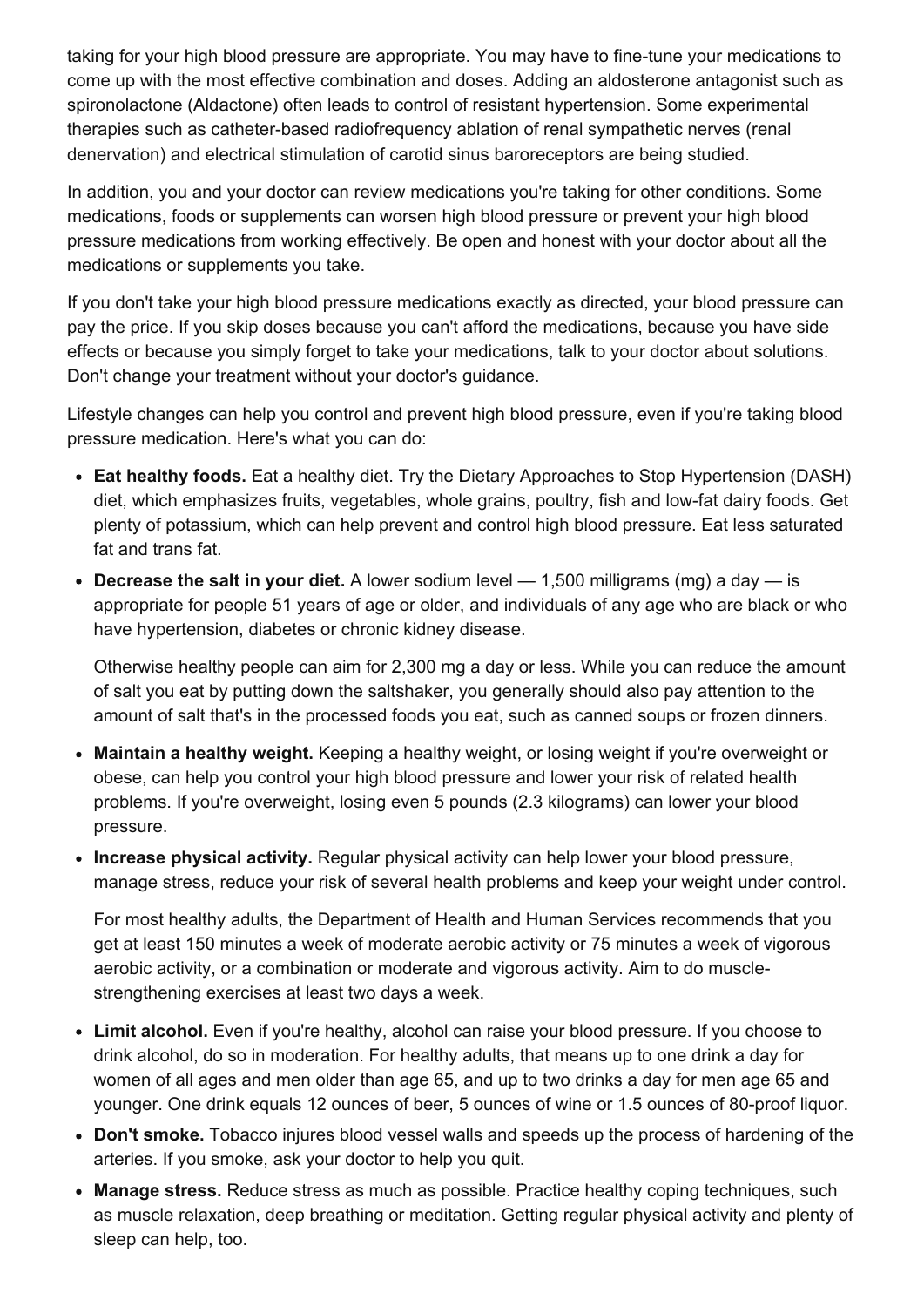• Monitor your blood pressure at home. Home blood pressure monitoring can help you keep closer tabs on your blood pressure, show if medication is working, and even alert you and your doctor to potential complications. Home blood pressure monitoring isn't a substitute for visits to your doctor, and home blood pressure monitors may have some limitations. Even if you get normal readings, don't stop or change your medications or alter your diet without talking to your doctor first.

If your blood pressure is under control, you may be able to make fewer visits to your doctor if you monitor your blood pressure at home.

- Practice relaxation or slow, deep breathing. Practice taking deep, slow breaths to help relax. There are some devices available that promote slow, deep breathing. However, it's questionable whether these devices have a significant effect on lowering your blood pressure.
- Control blood pressure during pregnancy. If you're a woman with high blood pressure, discuss with your doctor how to control your blood pressure during pregnancy.

Although diet and exercise are the most appropriate tactics to lower your blood pressure, some supplements also may help lower it. However, more research is needed to determine the potential benefits. These include:

- Fiber, such as blond psyllium and wheat bran
- Minerals, such as magnesium, calcium and potassium
- Folic acid
- Supplements or products that increase nitric oxide or widen blood vessels (vasodilators), such as cocoa, coenzyme Q10, L-arginine or garlic
- Omega-3 fatty acids, found in fatty fish, fish oil supplements or flaxseed

While it's best to include these supplements in your diet as foods, you can also take supplement pills or capsules. Talk to your doctor before adding any of these supplements to your blood pressure treatment. Some supplements can interact with medications, causing harmful side effects, such as an increased bleeding risk that could be fatal.

You can also practice relaxation techniques, such as deep breathing or meditation, to help you relax and reduce your stress level. These practices may temporarily reduce your blood pressure.

High blood pressure isn't a problem that you can treat and then ignore. It's a condition you need to manage for the rest of your life. To keep your blood pressure under control:

- Take your medications properly. If side effects or costs pose problems, don't stop taking your medications. Ask your doctor about other options.
- Schedule regular doctor visits. It takes a team effort to treat high blood pressure successfully. Your doctor can't do it alone, and neither can you. Work with your doctor to bring your blood pressure to a safe level, and keep it there.
- Adopt healthy habits. Eat healthy foods, lose excess weight and get regular physical activity. Limit alcohol. If you smoke, quit.
- Manage stress. Say no to extra tasks, release negative thoughts, maintain good relationships, and remain patient and optimistic.

Sticking to lifestyle changes can be difficult, especially if you don't see or feel any symptoms of high blood pressure. If you need motivation, remember the risks associated with uncontrolled high blood pressure. It may help to enlist the support of your family and friends as well.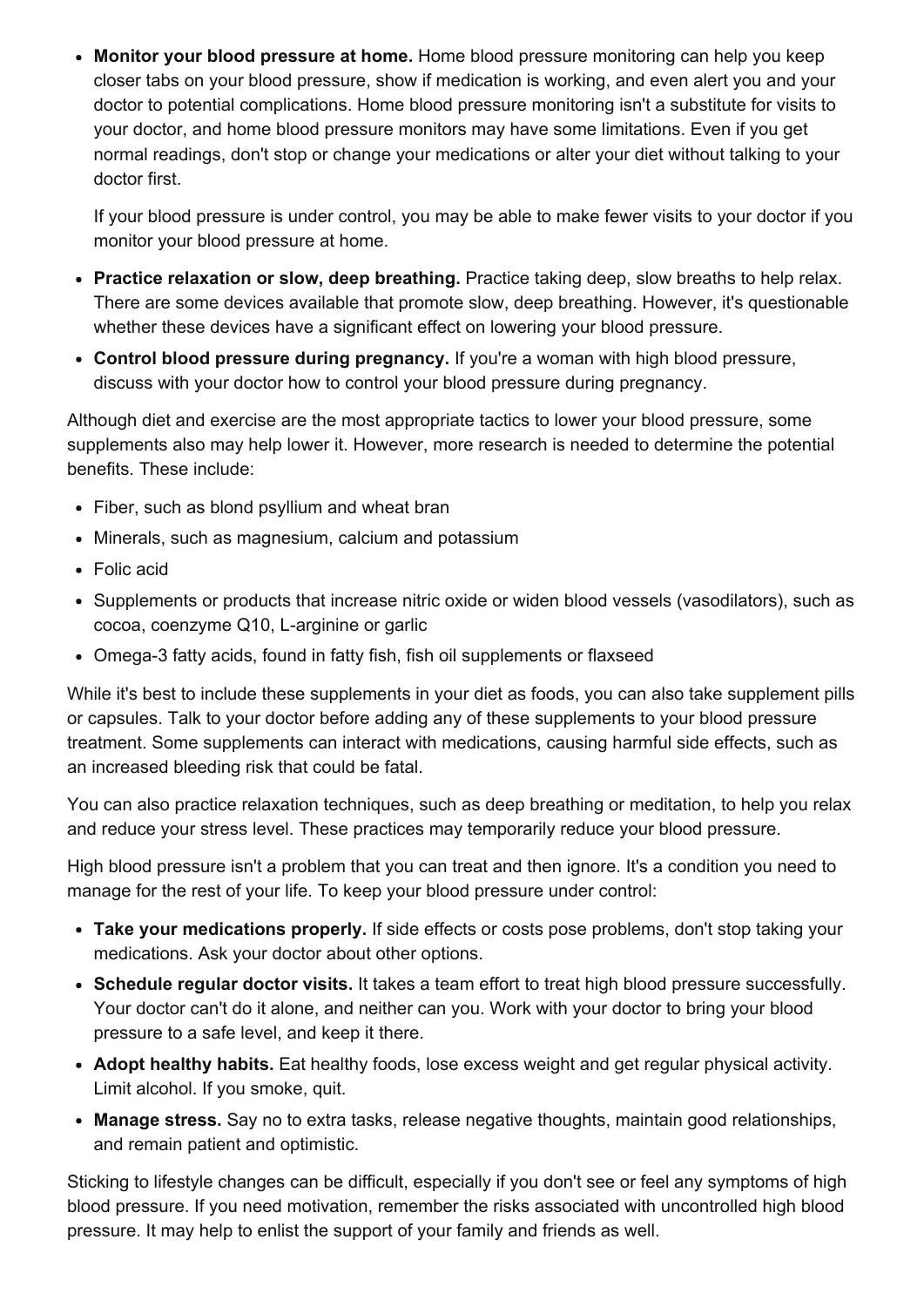### References

- 1. What is high blood pressure? National Heart, Lung, and Blood Institute. http://www.nhlbi.nih.gov/health/healthtopics/topics/hbp/. Accessed April 3, 2015.
- 2. What is high blood pressure? American Heart Association. http://www.heart.org/HEARTORG/Conditions/HighBloodPressure/AboutHighBloodPressure/What-is-High-Blood-Pressure\_UCM\_301759\_Article.jsp. Accessed March 19, 2015.
- 3. U.S. Preventive Services Task Force. Screening for high blood pressure: U.S. Preventive Services Task Force reaffirmation recommendation statement. Annals of Internal Medicine. 2007;147:783.
- 4. Kaplan NM, et al. Overview of hypertension in adults. http://www.uptodate.com/home. Accessed March 19, 2015.
- 5. Egan BM. Treatment of hypertension in blacks. http://www.uptodate.com/home. Accessed March 19, 2015.
- 6. Kaplan NM. Obesity and weight reduction in hypertension. http://www.uptodate.com/home. Accessed March 19, 2015.
- 7. Tobacco and blood pressure. American Heart Association. http://www.heart.org/HEARTORG/Conditions/HighBloodPressure/PreventionTreatmentofHighBloodPressure/Tobaccoand-Blood-Pressure\_UCM\_301886\_Article.jsp. Accessed April 3, 2015.
- 8. Understand your risk for high blood pressure. American Heart Association. http://www.heart.org/HEARTORG/Conditions/HighBloodPressure/UnderstandYourRiskforHighBloodPressure/Understand-Your-Risk-for-High-Blood-Pressure\_UCM\_002052\_Article.jsp. Accessed March 19, 2015.
- 9. Kaplan NM, et al. Potassium and hypertension. http://www.uptodate.com/home. Accessed April 6, 2015.
- 10. Rosen CJ, et al. The nonskeletal effects of vitamin D: An Endocrine Society scientific statement. Endocrine Reviews. 2012;33:456.
- 11. High blood pressure and women. American Heart Association. http://www.heart.org/HEARTORG/Conditions/HighBloodPressure/UnderstandYourRiskforHighBloodPressure/High-Blood-Pressure-and-Women\_UCM\_301867\_Article.jsp. Accessed April 6, 2015.
- 12. High blood pressure in children. American Heart Association. http://www.heart.org/HEARTORG/Conditions/HighBloodPressure/UnderstandYourRiskforHighBloodPressure/High-Blood-Pressure-in-Children\_UCM\_301868\_Article.jsp. Accessed April 6, 2015.
- 13. Why blood pressure matters. American Heart Association. http://www.heart.org/HEARTORG/Conditions/HighBloodPressure/WhyBloodPressureMatters/Why-Blood-Pressure-Matters\_UCM\_002051\_Article.jsp. Accessed April 6, 2015.
- 14. Kaplan NM, et al. Blood pressure measurement in the diagnosis and management of hypertension in adults. http://www.uptodate.com/home. Accessed April 6, 2015.
- 15. Kaplan NM. Prehypertension. http://www.uptodate.com/home. Accessed April 6, 2015.
- 16. Home blood pressure monitoring. American Heart Association. http://www.heart.org/HEARTORG/Conditions/HighBloodPressure/SymptomsDiagnosisMonitoringofHighBloodPressure/Home-Blood-Pressure-Monitoring\_UCM\_301874\_Article.jsp. Accessed April 6, 2015.
- 17. James PA, et al. 2014 evidence-based guideline for the management of high blood pressure in adults: Report from the panel members appointed to the Eighth Joint National Committee (JNC 8). The Journal of the American Medical Association. 2014;311:507.
- 18. Mann JFE. Choice of therapy in primary (essential) hypertension: Recommendations. http://www.uptodate.com/home. Accessed April 6, 2015.
- 19. Diltiazem: Drug information. http://www.uptodate.com/home. Accessed March 20, 2015.
- 20. FDA drug safety communication: New warning and contraindication for blood pressure medicines containing aliskiren (Tekturna). http://www.fda.gov/Drugs/DrugSafety/ucm300889.htm. Accessed March 20, 2015.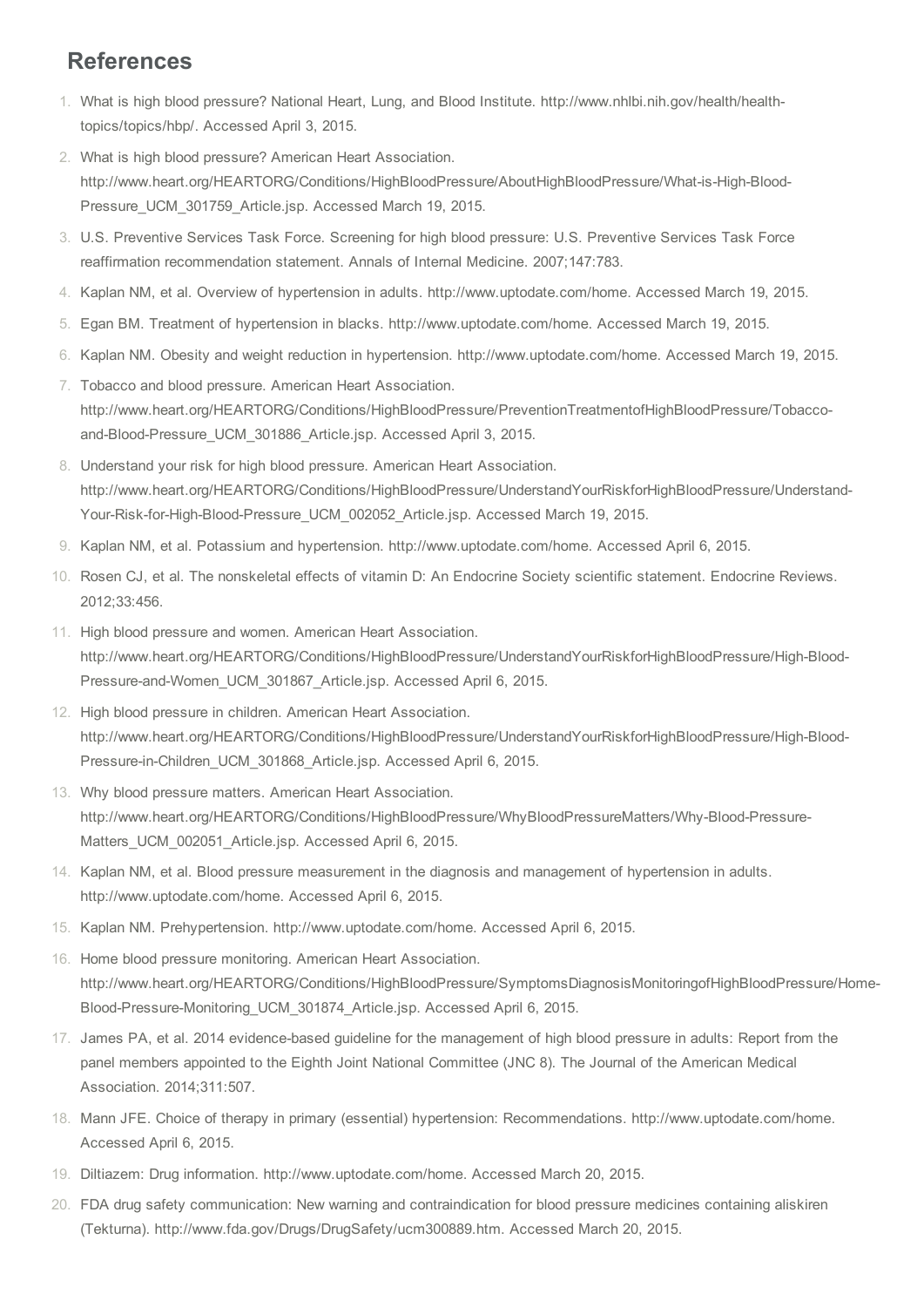- 21. Kaplan NM. Salt intake, salt restriction, and primary (essential) hypertension. http://www.uptodate.com/home. Accessed April 6, 2015.
- 22. Eckel RH, et al. 2013 AHA/ACC guideline on lifestyle management to reduce cardiovascular risk: A report of the American College of Cardiology/American Heart Association Task Force on Practice Guidelines. Journal of the American College of Cardiology. 2014;63:2960.
- 23. Prevention and treatment of high blood pressure. American Heart Association. http://www.heart.org/HEARTORG/Conditions/HighBloodPressure/PreventionTreatmentofHighBloodPressure/Prevention-Treatment-of-High-Blood-Pressure UCM 002054 Article.jsp. Accessed April 8, 2015.
- 24. Kaplan NM, et al. Treatment of resistant hypertension. http://www.uptodate.com/home. Accessed April 8, 2015.
- 25. Kaplan NM, et al. Diet in the treatment and prevention of hypertension. http://www.uptodate.com/home. Accessed April 8, 2015.
- 26. Dietary Guidelines for Americans, 2010. U.S. Department of Health and Human Services. http://www.cnpp.usda.gov/DGAs2010-PolicyDocument.htm. Accessed April 8, 2015.
- 27. Kaplan NM. Exercise in the treatment and prevention of hypertension. http://www.uptodate.com/home. Accessed March 19, 2015.
- 28. Brook RD, et al. Beyond medications and diet: Alternative approaches to lowering blood pressure: A scientific statement from the American Heart Association. Hypertension. 2013;61:1360.
- 29. Natural medicines in the clinical management of hypertension. Natural Medicines Comprehensive Database. http://www.naturaldatabase.com. Accessed March 19, 2015.
- 30. Hypertensive crisis. American Heart Association. http://www.heart.org/HEARTORG/Conditions/HighBloodPressure/AboutHighBloodPressure/Hypertensive-Crisis\_UCM\_301782\_Article.jsp. Accessed April 9, 2015.
- 31. Bajwa ZH, et al. Evaluation of headaches in adults. http://www.uptodate.com/home. Accessed April 6, 2015.
- 32. Weinberg I, et al. The systolic blood pressure difference between arms and cardiovascular disease in the Framingham Heart Study. The American Journal of Medicine. 2014;127:209.
- 33. Blood pressure monitoring kiosks aren't for everyone. U.S. Food and Drug Administration. http://www.fda.gov/forconsumers/consumerupdates/ucm402287.htm. Accessed April 9, 2015.
- 34. Meigs JB. The metabolic syndrome (insulin resistance syndrome of syndrome X). http://www.uptodate.com/home. Accessed April 7, 2015.
- 35. Egan BM. Treatment of hypertension in the elderly patient, particularly isolated systolic hypertension. http://www.uptodate.com/home. Accessed April 7, 2015.
- 36. Chlorthalidone. Micromedex 2.0 Healthcare Series. http://www.micromedexsolutions.com. Accessed April 7, 2015.
- 37. 2008 Physical Activity Guidelines for Americans. U.S. Department of Health and Human Services. http://www.health.gov/PAGUIDELINES/guidelines/default.aspx. Accessed March 20, 2015.
- 38. Rakel D. Hypertension. In: Integrative Medicine. 3rd ed. Philadelphia, Pa.: Saunders Elsevier; 2012. http://www.clinicalkey.com. Accessed April 10, 2015.
- 39. Bakris GL, et al. Blood pressure management in patients with atherosclerotic cardiovascular disease. http://www.uptodate.com/home. Accessed April 28, 2015.
- 40. Alpert BS, et al. Public-use blood pressure measurement: The kiosk quandary. Journal of the American Society of Hypertension. 2014;8:739.
- 41. Blood pressure monitors: Validations, papers and reviews. Dabl Educational Trust. http://www.dableducational.org/sphygmomanometers/devices\_2\_sbpm.html#ArmTable. Accessed May 5, 2015.
- 42. AskMayoExpert. How is hypertension classified? Rochester, Minn.: Mayo Foundation for Medical Education and Research; 2015.